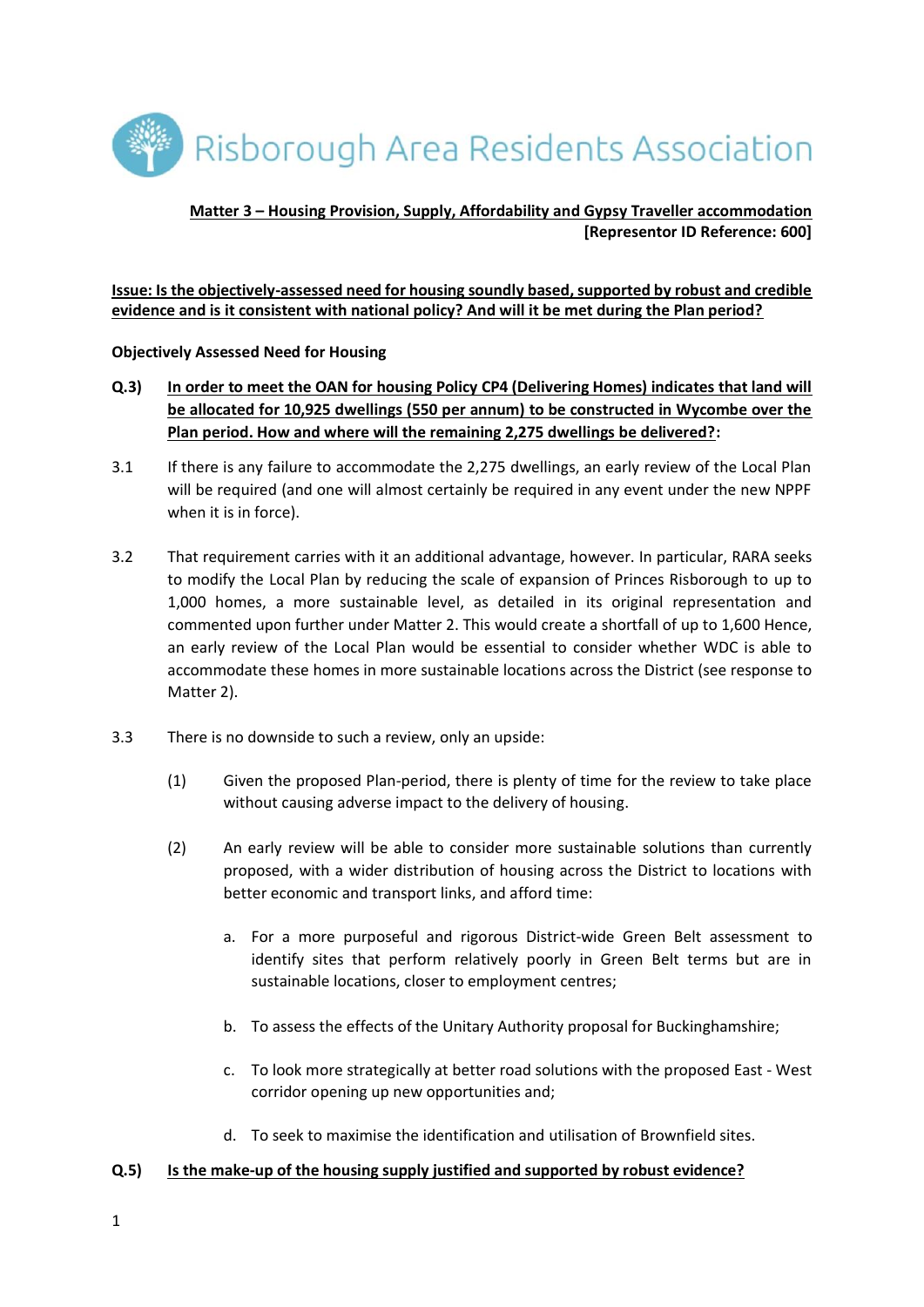- 5.1 WDC's register of Brownfield sites in High Wycombe identifies sites with a potential of around 2,800 new homes. However, this excludes any further homes being created in the redevelopment of High Wycombe station. When unable to meet its full OAN, can it be justified for WDC to include only 600 new homes as coming from this source?
- 5.2 Contrary to the governments recommended aim of a density of 30 dwellings per hectare, of the sites identified in the Wycombe urban conurbation, there are a number of sites with a lower proposed net density. The developers of the reserve sites have stated in their representations that they feel the proposed density for such sites is too low, supporting the view made by G L Hearn in their 2016 report. As they are within the urban area of Wycombe, the more efficient use of these sites is to be encouraged (especially since the District is constrained by both Green Belt and the AONB), as set out in the current NPPF and even more greatly emphasised in the draft NPPF.
- 5.3 In a District with a major unmet need these allocations appear to have indefensibly low densities and should be better used to help sustainably accommodate the shortfall in OAN occasioned by the reduction in the scale proposed for, and which would swamp, Princes Risborough.

### **Housing Supply**

## **Q.6) Are the allocations supported by a robust and comprehensive site assessment methodology, free from significant development constraints and demonstrated to be economically viable?**

- 6.1 The Viability Report commissioned by Bucks County Council stated that the target of so many houses in Princes Risborough was unrealistic and 800 would have to be delivered after 2033.
- 6.2 Moreover, even this estimation relies on an optimistic start date of 2022, one which depends on a number of events to be achieved within that timetable (e.g. proposed road and rail intersections) which the Report was also concerned about, so further slippage should be expected. This is a point supported in the submissions made by two developers.
- 6.3 It is not insignificant that a preselected developer (Bloor) has already consulted on proposals for a site in the proposed expansion site that does not ally with WDC's plan vision and that attempts to free them from the responsibility to contribute to a relief road.

## **Q.7) Will the Plan be an effective mechanism for delivering the housing requirements contained in Policy CP4?**

## **a) Are the site allocations available and deliverable within the anticipated timescales?**

## **b) Should the Plan include a policy for the phased release of land for housing?**

7.1 Removing the requirement of the unpopular, sub-optimal relief road proposal for Princes Risborough by limiting the expansion to circa 1000 homes, would significantly improve deliverability and with a 2 year review, better solutions to road options and wider connectivity opportunities can be explored. (Please see: RARA's "Representation on the Publication Version of the Wycombe District Local Plan" at 4.3, where the deliverability obstacles, and controversy of the proposed relief road, are highlighted along with wider road issues).